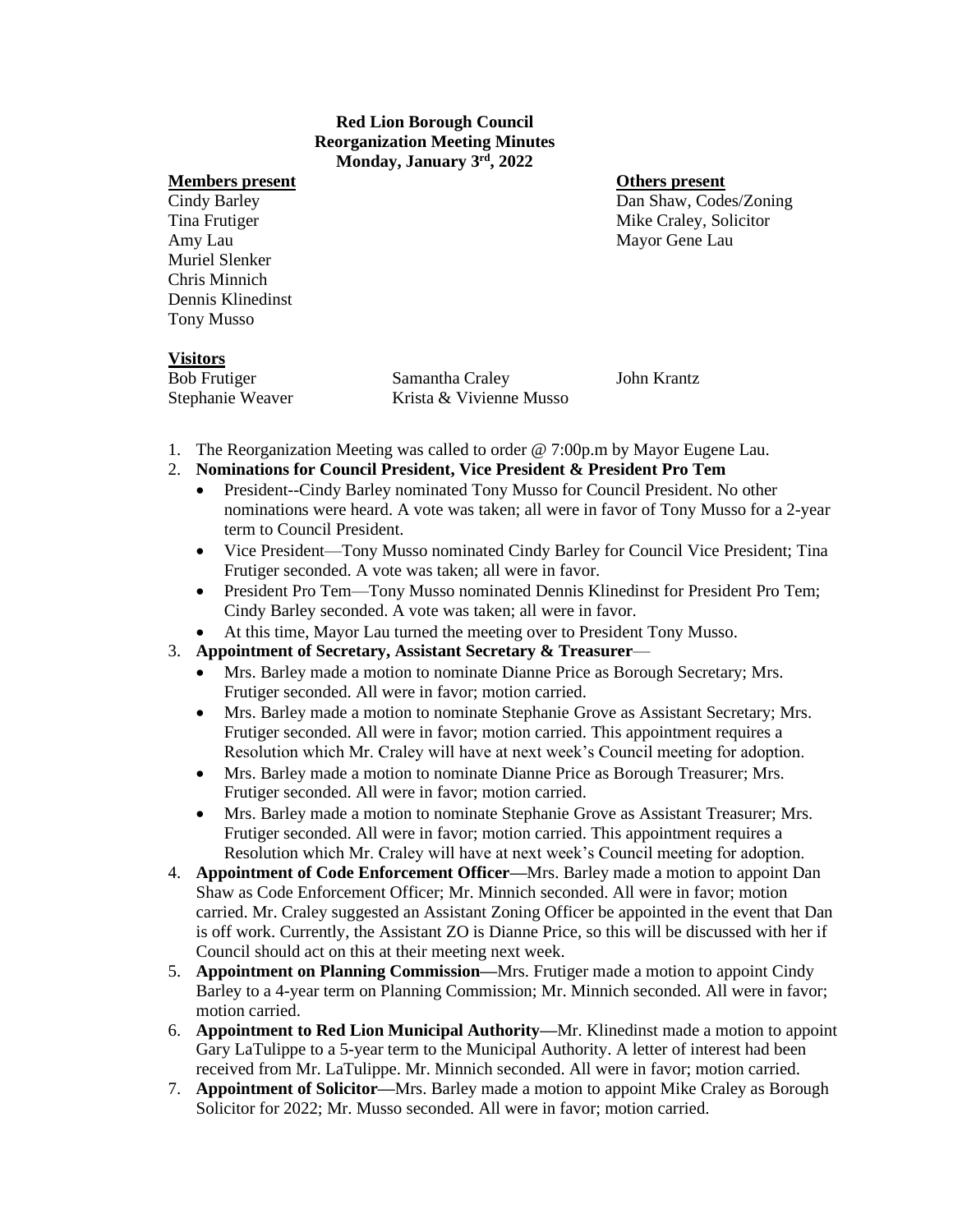- 8. **Action to retain Gavin Markey, Esquire as Zoning Hearing Board Solicitor—**Mr. Klinedinst made a motion to retain Mr. Markey as Zoning Hearing Board Solicitor; Mrs. Barley seconded. All were in favor, motion carried.
- 9. **Council action for signing checks in addition to Council & Vice President—**Mr. Klinedinst made a motion to allow all Council members to sign checks; Mrs. Barley seconded. All were in favor; motion carried.
- 10. **Appointment of Engineer—**Mrs. Barley made a motion to appoint C.S. Davidson as Borough Engineer for 2022; Mr. Minnich seconded. All were in favor; motion carried.
- 11. **Appointment of a Representative & Alternate to the York Area Earned Income Tax Bureau** (Windsor Township was designated in 2018)—Mrs. Price had spoken to the Township who agreed to serve again. Mrs. Barley made a motion to appoint Windsor Township as the Representative to York Area Earned Income Tax Bureau; Mrs. Frutiger seconded. All were in favor; motion carried.
- 12. **Appointment of John Brownlee as Emergency Contact Coordinator**—Mr. Klinedinst made a motion to appoint John Brownlee as Emergency Coordinator; Mrs. Barley seconded. All were in favor; motion carried.
- 13. **Appointment to Vacancy Board**—Mrs. Barley made a motion to appoint Scott Kopp to the Vacancy Board; Mrs. Frutiger seconded. All were in favor; motion carried. Mr. Craley explained the purpose of this Board to new Council member Amy Lau & Mayor Gene Lau. In the event there's a vacancy on Council and/or the office of Mayor due to a resignation, there's a statutory time period to fill it. If Council cannot fill it within that time and there would consistently be a tie vote to fill it, this member of the public (in this case, Scott Kopp) would step in & along with the other 6 Council members would vote to fill the vacancy.
- 14. **Resolution 2022-1—**to reappoint Felix Milner for a 3-year term to the Zoning Hearing Board. Mr. Klinedinst made a motion to adopt this Resolution; Mrs. Frutiger seconded. All were in favor; motion carried.
- 15. **Resolution 2022-2**—to appoint Stephanie Weaver to the remainder of Helena Foy's term on the Zoning Hearing Board, expiring 12/31/2022. Mr. Klinedinst made a motion to adopt this Resolution; Mrs. Slenker seconded. All were in favor; motion carried.
- 16. **Resolution 2022**-**3**—to enter a Reimbursement Agreement with PennDOT for MA & PA Greenway Project. Mrs. Barley made a motion to adopt this Resolution; Mr. Minnich seconded. Dan Shaw said this was for the extra money charged for the MA & PA Greenway. The Borough was reimbursed for any money spent on this project. All were in favor; motion carried.
- 17. **Reapproval of Land Development Plan for Rutter's (Winterstown Road)**—Dan Shaw explained that since PennDOT hasn't been working in their offices, Rutter's HOP permit had been delayed until last week. If a plan isn't recorded within 120 days of the governing body's approval, it must be reapproved so it can be recorded.

Mrs. Barley made a motion to reapprove Rutter's Land Development Plan for the Winterstown Road/South Main Street store. Mrs. Frutiger seconded. All were in favor; motion carried.

- 18. **Resolution 2022-4 & Resolution 2022-5—**to appoint Hamilton & Musser as Borough Auditors for calendar years 2021 & 2022. Mrs. Barley made a motion to adopt Resolution 2022-4 & 2022-5; Mrs. Frutiger seconded. All were in favor; motion carried.
- 19. **Approval of invoice from Navarro & Wright** in the amount of \$5,787.98 for structural testing done on the Zarfos building. Mrs. Barley made a motion to approve payment of the invoice, contingent upon the receipt of their report. Mr. Minnich seconded. All were in favor; motion carried.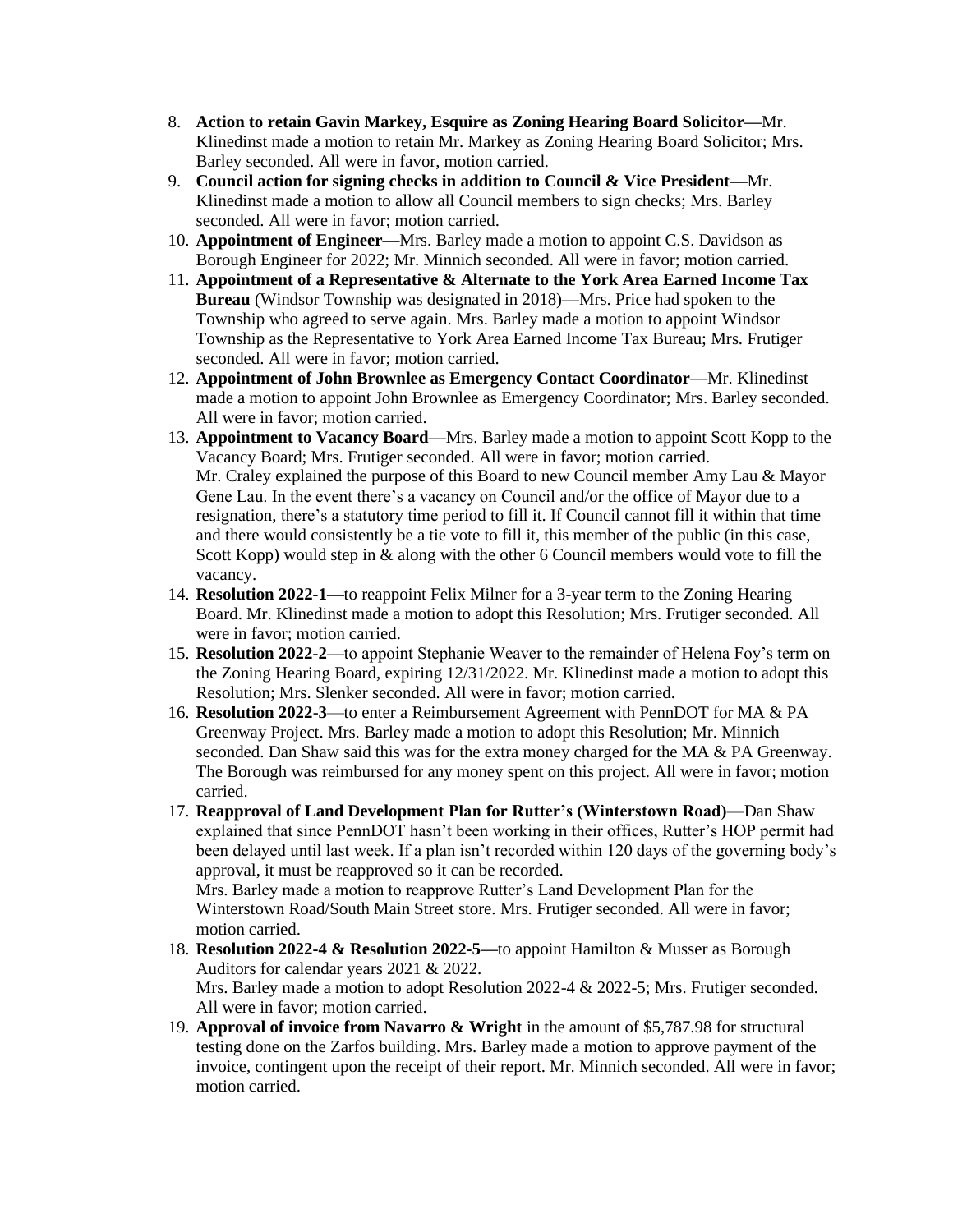- 20. **Approval to authorize Mr. Craley to draft Resolution appointing Samantha Craley as Assistant Solicitor** in the event something happens to Mike Craley. Mrs. Slenker made a motion authorizing the draft of this Resolution for adoption at next week's Council meeting. Mr. Minnich seconded. All were in favor; motion carried.
- 21. **Public Comment/Visitors**—none
- 22. **Other Council Business**
	- President Tony Musso & Council welcomed new Council member Amy Lau & new Mayor Gene Lau. Mayor & Mrs. Lau previously served for several years on Windsor Borough Council, in addition to Mrs. Lau serving on Windsor's Recreation Commission for 4 years.
	- Mr. Klinedinst wants the Ilyes' Developer's Agreement on next week's meeting agenda for discussion. Council approved the Agreement on September  $13<sup>th</sup>$ , 2021 & Jordan Ilyes never signed it. In order to expedite the project, the Agreement was created in lieu of Mr. Ilyes submitting a formal Land Development Plan. The Agreement states Mr. Ilyes was required to do what is requested by the Borough Manager, Borough Engineer & Borough Solicitor & Mr. Ilyes has not yet signed. The Franklin Street project will be shut down if the Agreement is not signed.
	- Mrs. Barley stated the appointment of the Assistant Code Enforcement/Zoning Officer should be on next week's meeting agenda.
	- Dan Shaw said there will be a February Planning Commission meeting on February  $28<sup>th</sup>$ , 2022. No PC meeting in January.
	- Mr. Klinedinst has handicapped parking requests
		- o 125 W. Gay Street will be denied, as there is already one at 115 W. Gay
		- o 172 S. Franklin Street had submitted a request for a handicapped parking space but when Mr. Klinedinst went to look at the area, there was already a blue line painted on the street/curb & a handicapped sign installed on the light pole. A letter will be sent to the resident, stating the curb must be repainted  $\&$  the sign removed or they may be fined by the District Magistrate. Dan Shaw said the Borough doesn't have an Ordinance prohibiting painting the street, but Mr. Craley said the curb belongs to the Borough. After research, Mr. Craley stated the Borough has nothing in their Ordinance that prohibits residents from installing their own handicapped sign nor painting the curb for the parking space. Council agrees there should be language prohibiting this. The property owner of 172 S. Franklin will attend next week's Council meeting & a determination of her situation will be made then.
	- Mr. Klinedinst wants clarification on work that Restuccia did at North Main & Howard Street where they removed curbing & sidewalk. Brett Patterson said Restuccia was doing the work for the Borough, but Dan is unsure whether or not they obtained a permit. Curb & sidewalk is the responsibility of the Borough, but Mr. Klinedinst wants to know why this work wasn't authorized by Council. Dan said Mrs. Price sent him an email that this work was discussed 2 years ago, and that the Borough is paying for the curb & the resident is paying for sidewalk. Clarification will be sought on this issue.
	- Mr. Musso requested that anytime there's an issue with a Committee, the Chairperson of the Committee should be present for discussion. Mr. Klinedinst said there hasn't been any recent Public Works meetings & he feels the communication between the Committee, Jeff Shue, Brett & Mrs. Price needs to be improved so that everyone knows what's going on. There are several streets that Mr. Klinedinst would like to see added to the Road Project list, but the budget will need to be taken into account.
	- The Committee for the new Borough Offices consists of Dennis Klinedinst, Tina Frutiger & Tony Musso, but they haven't met yet. Danny Neff had quoted approx. \$60,000 to